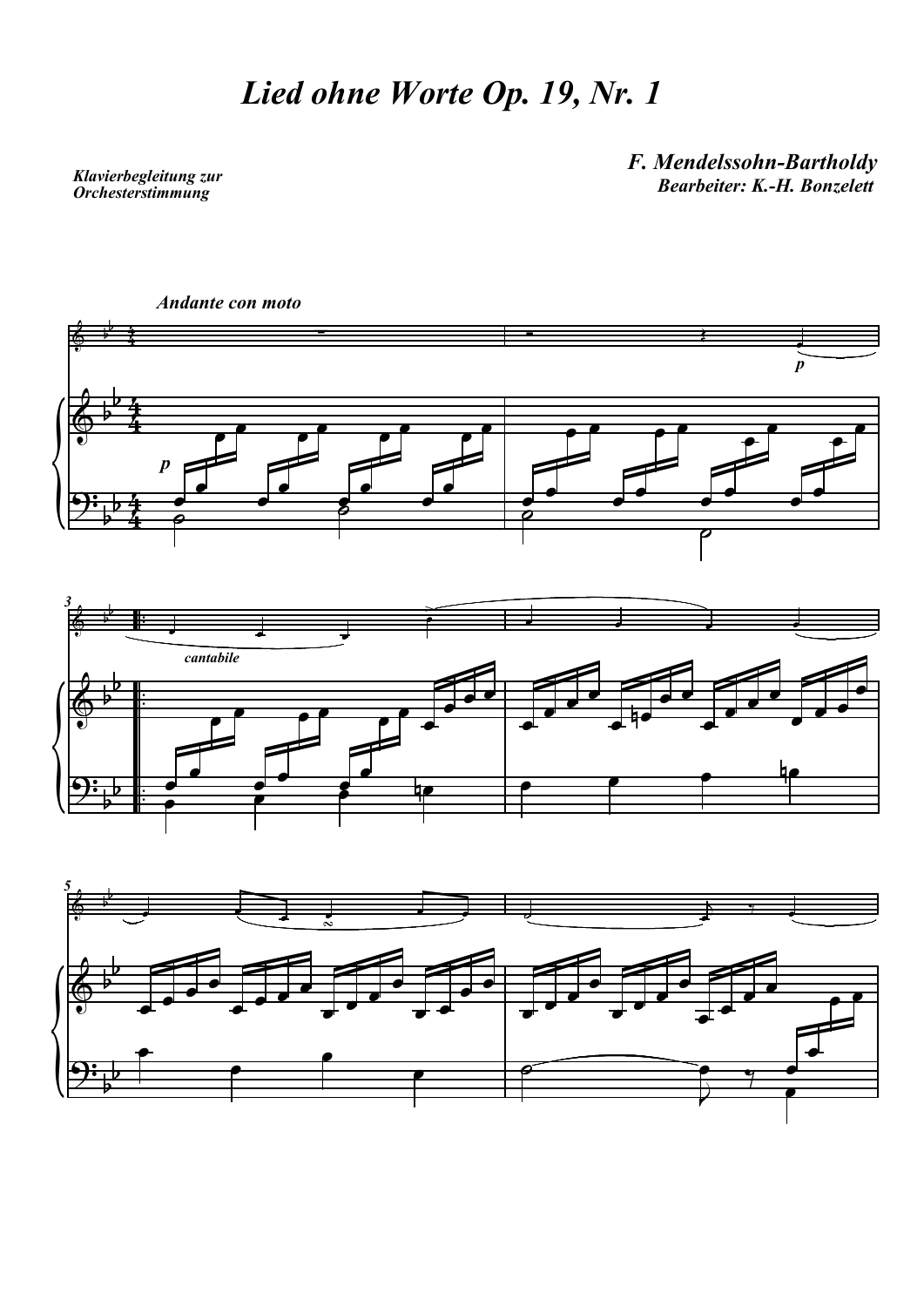





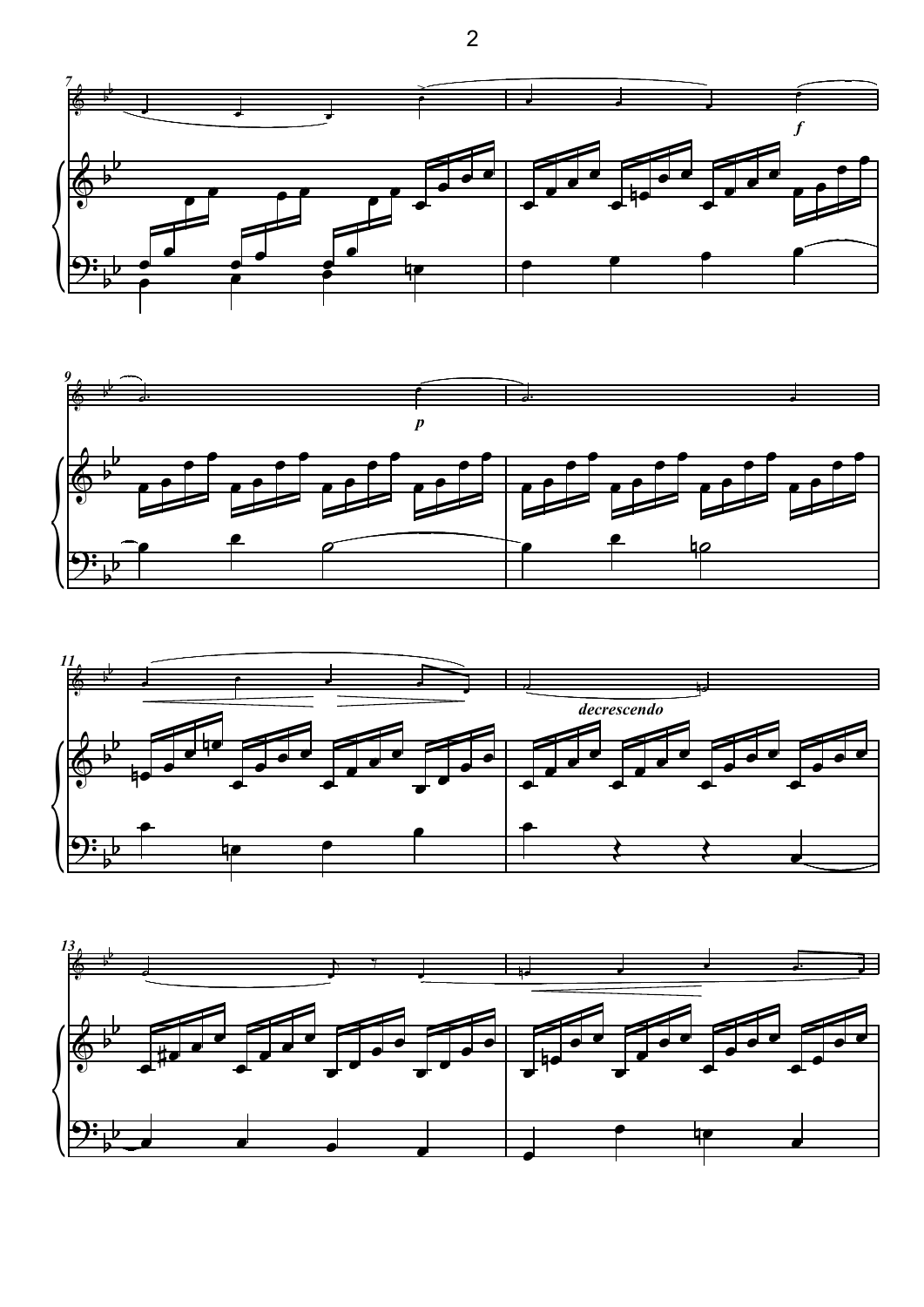







3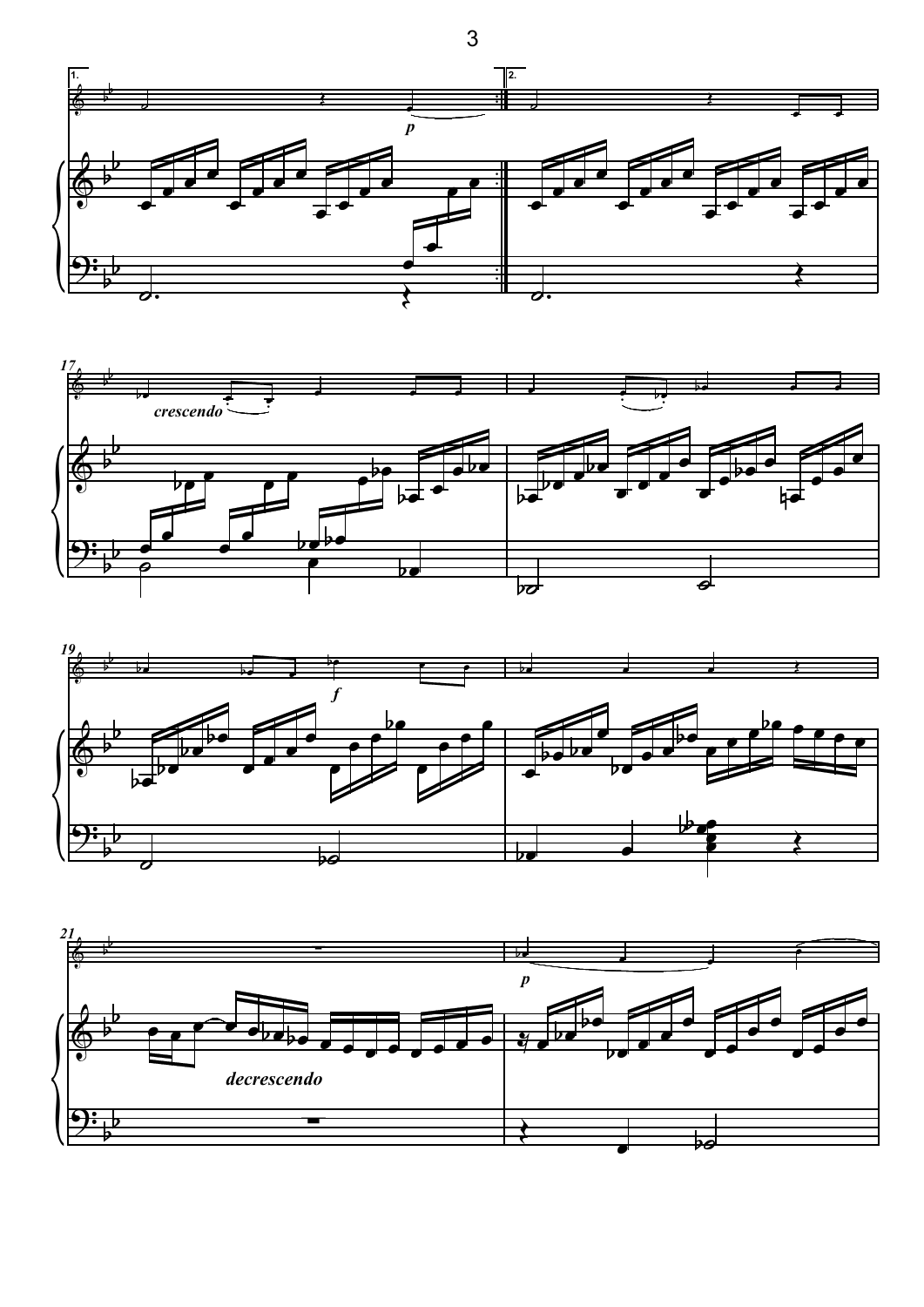





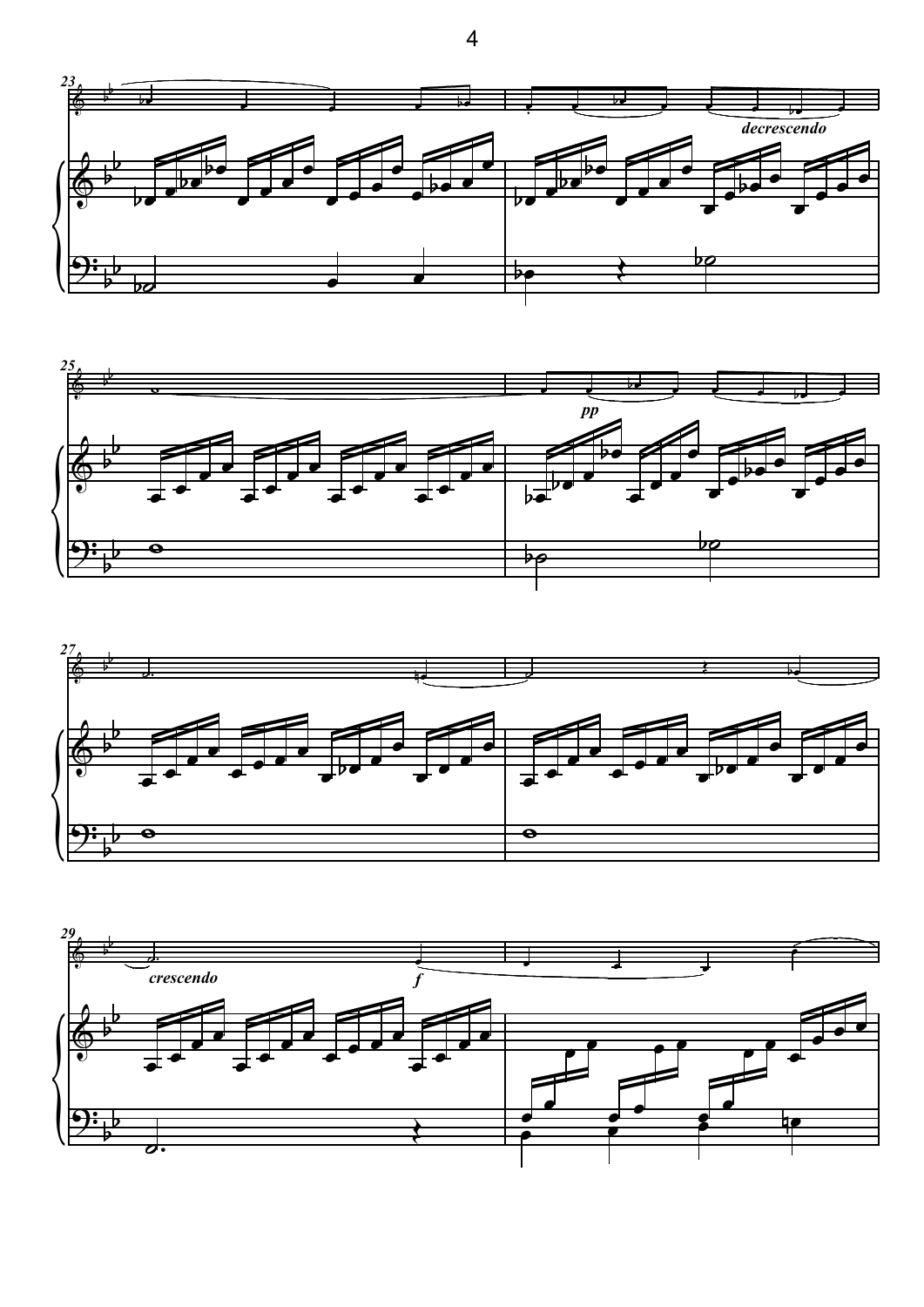





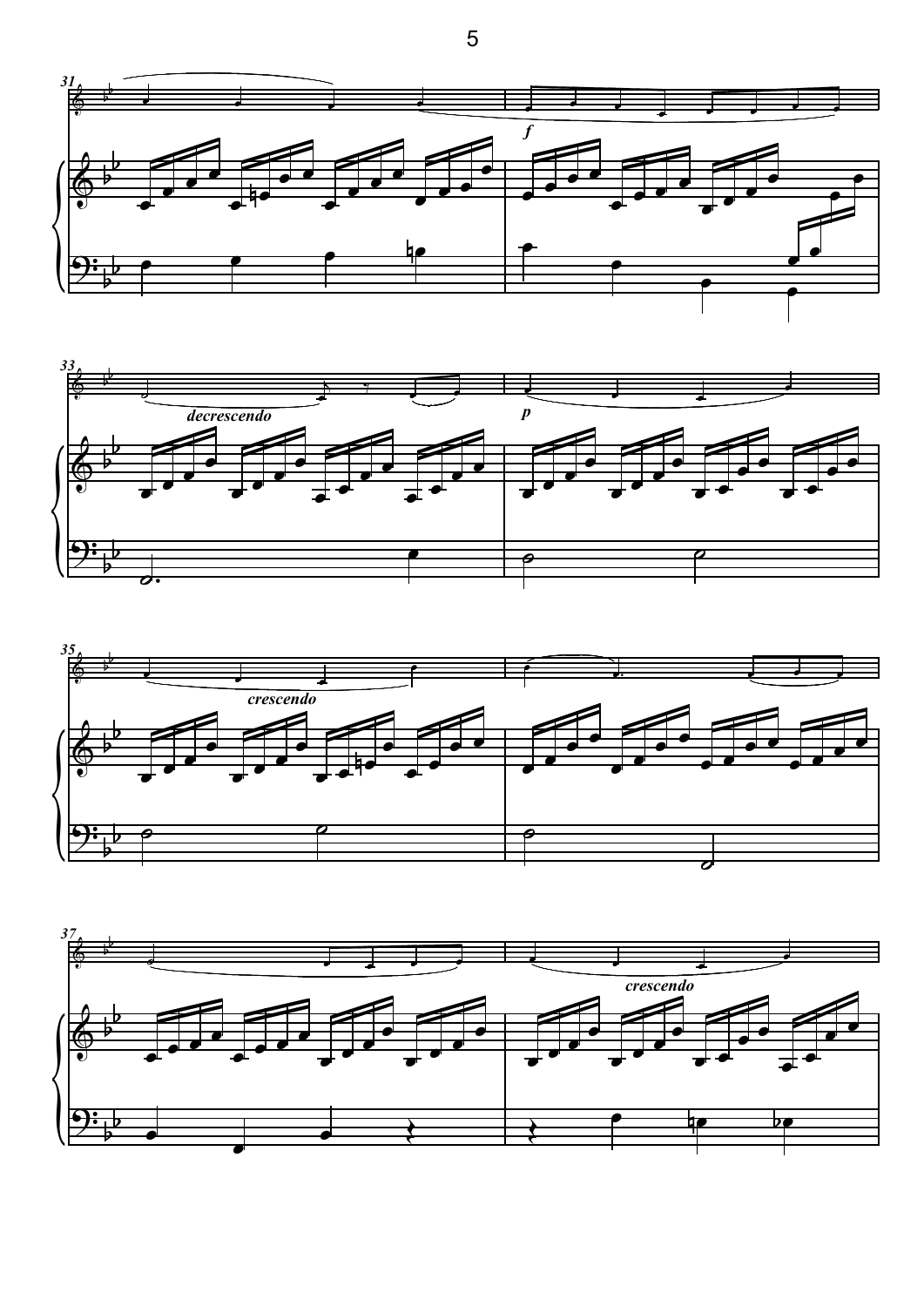